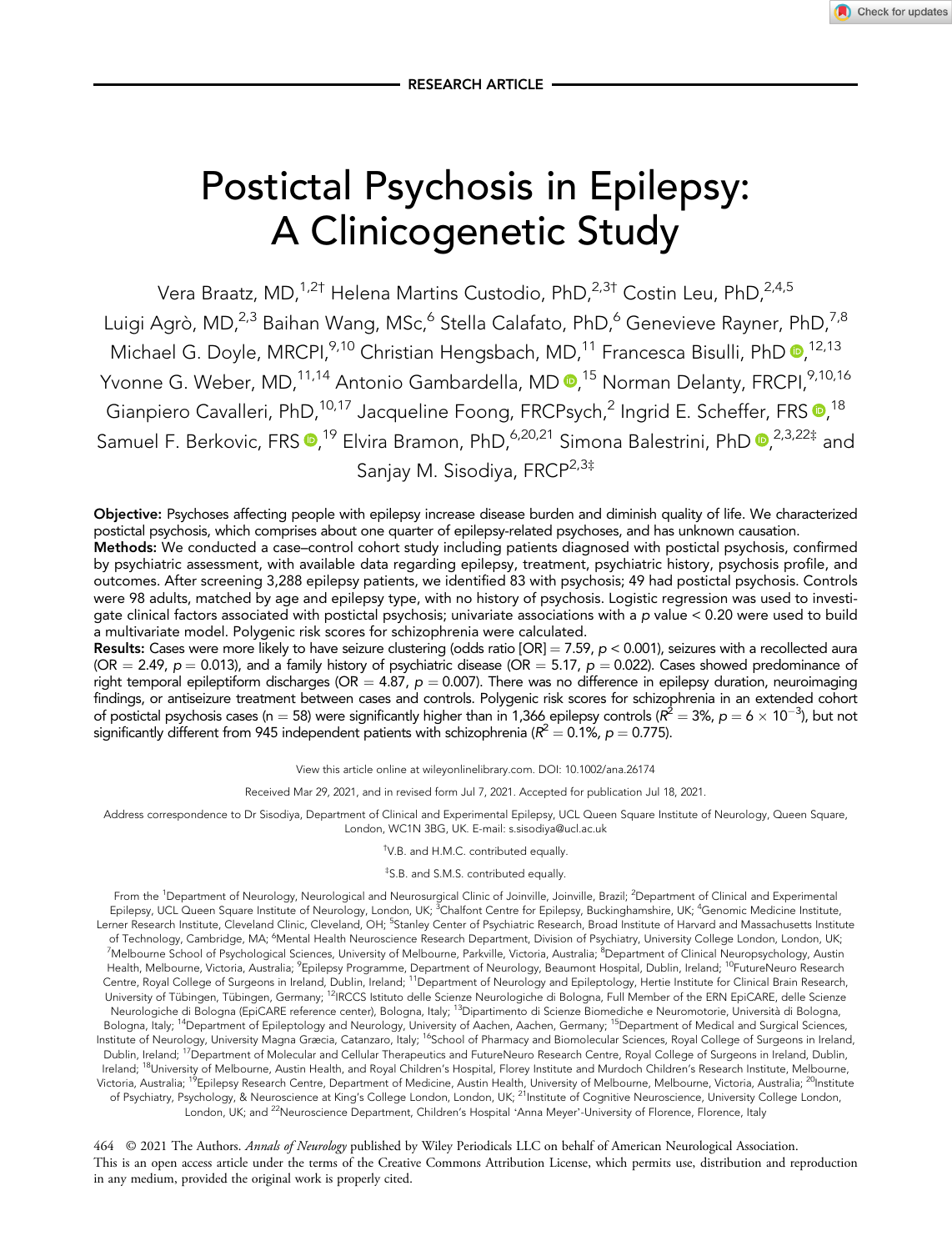Interpretation: Postictal psychosis occurs under particular circumstances in people with epilepsy with a heightened genetic predisposition to schizophrenia, illustrating how disease biology (seizures) and trait susceptibility (schizophrenia) may interact to produce particular outcomes (postictal psychosis) in a common disease.

#### ANN NEUROL 2021;90:464–476

Psychiatric disorders are common in epilepsy, affecting up to 50% of patients<sup>1</sup>; prevalence is higher in focal epilepsies, particularly those involving the temporal lobe, than in idiopathic generalized epilepsies. $<sup>2</sup>$  The broad psychiat-</sup> ric spectrum in epilepsy encompasses affective disorders (with depression the most common), anxiety disorders, attentiondeficit/hyperactivity disorder, and psychoses.<sup>3,4</sup> The psychoses of epilepsy comprise interictal psychosis of epilepsy, unrelated to acute seizures; postictal psychosis (PIP), occurring after a lucid interval of up to 48 hours following seizures; and antiseizure medication (ASM)-induced psychotic disorder, when the psychotic symptoms develop during or soon after exposure to ASM or during or soon after its withdrawal. $5-7$ 

Psychotic disorders affect about 6% of people with epilepsy; there is an almost 8-fold increased risk of psychosis in people with epilepsy compared to the general population.<sup>1</sup> In a Danish population-based study, the incidence of schizophrenia (SCZ)-like psychosis was 3 times higher in individuals with epilepsy than in the general population.<sup>8</sup> The prevalence of PIP in epilepsy overall is estimated at 2%, rising to 7% in patients with temporal lobe epilepsy.<sup>1</sup>

The cause of PIP is unknown. The suggestion of a common pathophysiological mechanism or of a shared genetic susceptibility to both epilepsy and psychosis has emerged from previous studies.  $9,10$  Better understanding its clinical features would help its proper recognition and determination of its causation, both crucial for the best treatment. The aim of this study was to identify clinical and genetic features associated with PIP.

## Patients and Methods

This study was approved by the relevant institutional ethics committee at each center. All participants provided written informed consent. The study design is illustrated in Figure 1.

### Study Cohorts

We first studied adults with epilepsy from the National Hospital for Neurology and Neurosurgery, London, UK (NHNN). The inclusion criteria were (1) a diagnosis of epilepsy; (2) onset of delusions, hallucinations, or disorganized thinking and behavior within 1 week after a lucid interval following a seizure (or a seizure cluster); (3) impairment of social or occupational function; (4) duration ranging from 1 day up to 3 months; and

(5) confirmation of the diagnosis by a psychiatrist or neuropsychiatrist. The exclusion criteria were (1) psychosis as part of ictal semiology or (2) psychotic symptoms/disorder preceding epilepsy. All the above criteria were confirmed by detailed review of the clinical records.

To permit genetic analysis, NHNN cases were selected from 3,288 patients included in a broad genetic study of epilepsy; records for 83 with any history of psychosis were reviewed in detail, and 49 who fulfilled the study criteria were included in this analysis. From the same cohort, 98 consecutive adult patients were selected as a disease control group, matched by age and type of epilepsy; all were attending epilepsy clinics and had recently been admitted for assessment of their epilepsy. Patients without a clear diagnosis of epilepsy were excluded, as well as those with a history of psychosis or with no clear information about personal psychiatric history.

The data collected for both cases and controls included seizure pattern, semiology, localization (if appropriate) and cause, ASM treatment and responses (including psychiatric side effects), comorbidities, presence and severity of cognitive dysfunction (categorized as none, mild, moderate, or severe based on formal testing or clinical records), brain imaging, electroencephalography (EEG)/video-EEG telemetry, epilepsy surgery, other treatments (such as ketogenic diet and neurostimulation devices), seizure outcome, and family and personal psychiatric history.

Epilepsy causation was classified as structural, genetic, infectious, metabolic, immune, or unknown; seizures were classified as focal, generalized, or unknown<sup>11</sup>; focal seizures were subclassified according to localization as focal temporal or extratemporal.<sup>12</sup> Focal seizures with impaired awareness, whether evolving to bilateral tonic–clonic seizures or not, may have a recollected phase without impaired awareness; we applied the term in previous usage, "aura," to such occurrences, noting that psychic auras in particular have previously been associated with postictal psychosis.<sup>13</sup> Drug-resistant epilepsy was diagnosed following established criteria.<sup>14</sup> A seizure cluster or acute repetitive seizures were defined as at least one episode of multiple seizures (3 or more) occurring within a 24-hour period in a pattern distinguishable from the baseline for that individual.<sup>15,16</sup>

Additional patients with PIP for genetic analysis were sought from collaborators accessed via the Epi25 Consortium ([www.epi-25.org\)](http://www.epi-25.org). These additional cases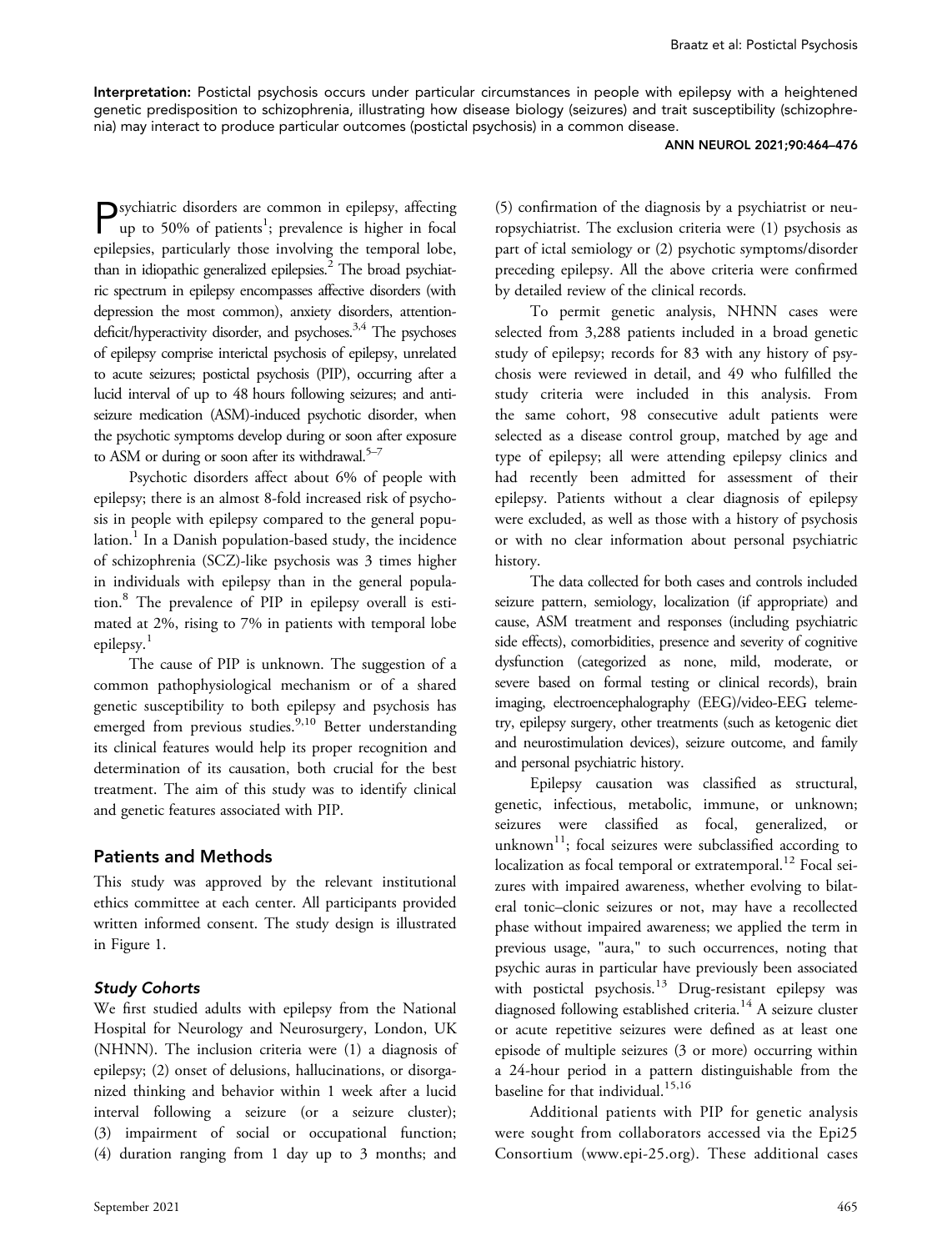

FIGURE 1: Flow chart of the study design.

that met the specified inclusion and exclusion criteria were included only in the polygenic risk score (PRS) analyses.

## Statistical Analysis of Clinical Data

Data were analyzed using Stata/IC V.11.1 (StataCorp, College Station, TX). Continuous variables are presented as mean  $\pm$  standard deviation (SD) or median, as appropriate. Wilcoxon signed-rank test or  $t$  test for continuous variables, and Pearson  $\chi^2$  test or Fisher exact test for categorical variables, were used, as appropriate, to compare demographic and clinical data between cases and matched controls. For categorical variables that had missing data in >5% of cases, a new outcome category was added, with value "unknown" when data were missing.<sup>17</sup> For the univariate analysis, the significance level was set at  $p < 0.05$ . Odds ratios were calculated using logistic regression to quantify associations between the occurrence of PIP and clinical factors. Univariate associations with a p value  $\leq 0.20$ were used to build a multivariate model. Variables with high collinearity (variance inflation factor > 5) were excluded from the multivariate model.

## PRS Analysis

PRSs for SCZ derived from Ripke et al<sup>18</sup> were estimated in a study cohort of 2,369 people, comprising an epilepsy disease control group of 1,366 adults, another disease control group of 945 patients with SCZ (subjects meeting diagnostic criteria for the source genome-wide association study [GWAS], but who were specifically excluded from that source  $GWAS$ ,<sup>18</sup> and the study case group of 58 patients with PIP (cases from NHNN and from collaborators). The epilepsy control group contains samples with available genotype data selected from the cohort of 3,288 patients who had their phenotype screened during the clinical study.

We determined the ancestry of individuals in our data by combining individual genotypes with genotypes from the 1,000 Genomes Project reference dataset,<sup>19</sup> as ancestry strongly influences (PRS) analyses.<sup>20</sup> Principal component analysis (PCA) on the combined data was used to detect population structure down to the level of the reference dataset. A 2-dimensional PCA plot was used to visualize sample ancestry, and only samples from our dataset that overlapped with the European-ancestry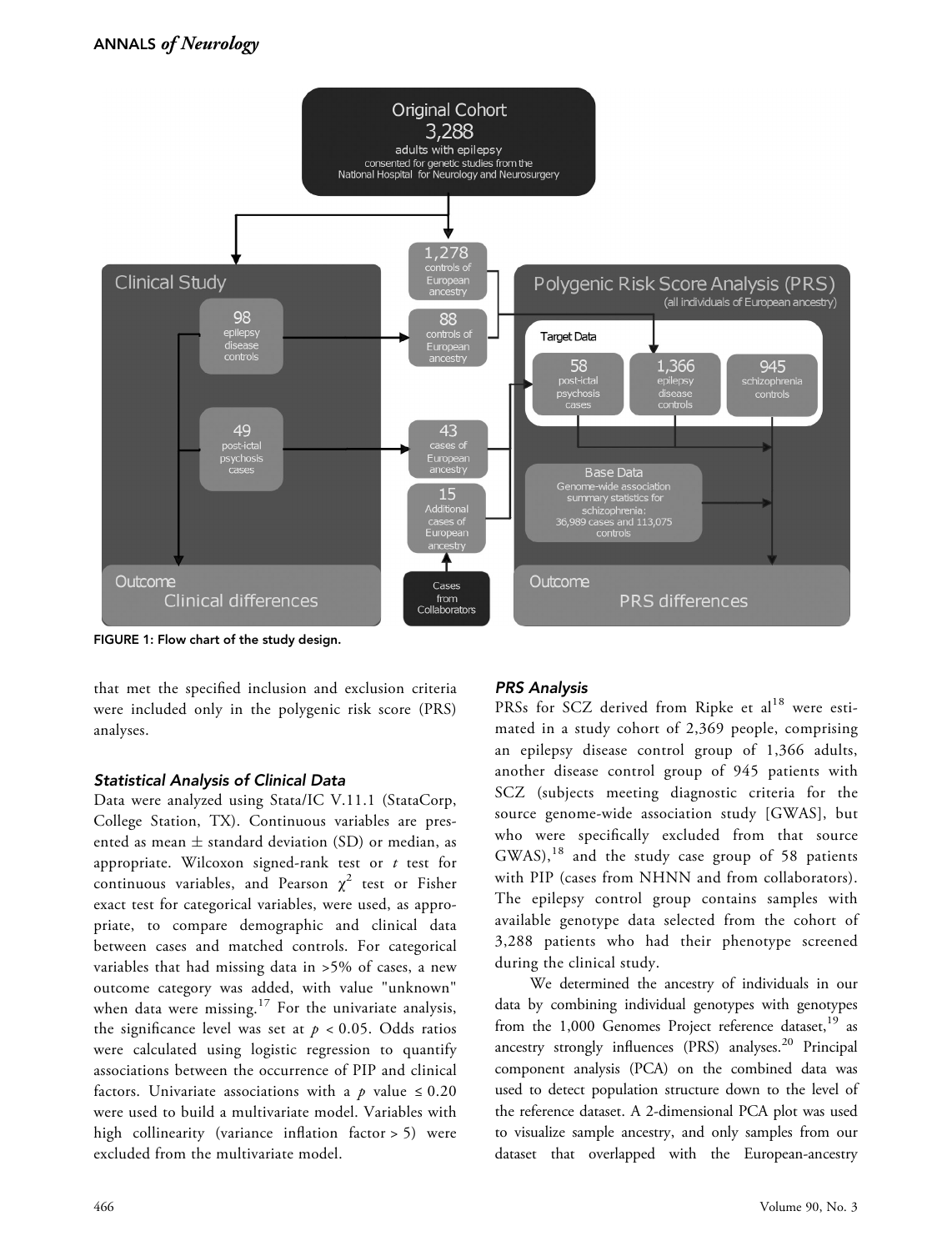samples from the 1000 Genomes Project reference dataset were kept for further analysis.

Additional individual-level quality checks were performed using PLINK 1.92. We removed all samples with <0.98 call rate for all single nucleotide polymorphisms (SNPs). Using a subset of uncorrelated SNPs  $(r^2 < 0.1$  in a sliding window of 100 SNPs per window and shifting the window by 25 SNPs each time), we calculated heterozygosity (HET), identity by state (IBS), and gender, and removed (1) HET outliers >5 SD from the median of the whole sample, (2) one individual from each pair of closely related or duplicated individuals with >0.9 IBS across datasets, and (3) all samples where sex determined from genotype did not match with the reported gender. All SNPs with <0.95 genotype rate, <0.01 minor allele frequency, or deviation from Hardy–Weinberg equilibrium (with  $p < 1 \times 10^{-6}$ ) in samples from any site were also removed.

To identify the optimal  $p$  value threshold (PT) for PRS prediction, we used the software PRSice v2.3.3. This program permutes the target trait values across the sample of individuals 10,000 times, and the PRS analysis is repeated on each set of permuted phenotypes. Thus, for each permutation, the "best-fit PRS" is obtained as that most associated (higher  $R^2$ ) with the target trait across the<br>range of PTs, considered <sup>21</sup>. Then, as recommended in range of PTs considered.<sup>21</sup> Then, as recommended in Choi and O'Reilly<sup>21</sup> and as is standard practice, preserving appropriate type I error, the best predicting PT was selected for the subsequent 1-way analysis of variance (ANOVA), and not for any PRS generation or derivation. We estimated SCZ-PRS for the 3 cohorts (SCZ, PIP, and epilepsy controls) as follows, assuming that the biological signal for common variant risk for SCZ is the same irrespective of sample status (SCZ, PIP, or epilepsy control): we calculated PRS using PRSice in a model that included the 3 cohorts and had PIP and SCZ samples as cases and epilepsy controls as controls; in this model, the PT with the most significant  $p$  value found by PRSice was  $10^{-1}$  (Fig 2).

As a complementary approach that does not force a single PT across the 3 groups being compared, we estimated PRS 3 times applying PRSice in 3 different case versus control comparisons: PIP versus epilepsy controls, SCZ versus PIP, and SCZ versus epilepsy controls. For the SCZ versus PIP model, none of the PTs was associated with a significant  $p$  value. For the other 2 models, the PT with the most significant  $p$  value was  $10^{-1}$ , and<br>this PT was chosen also for the SCZ versus PIP model this PT was chosen also for the SCZ versus PIP model. The results from this second approach are concordant with those of the first.

Following quality control steps, we generated a SCZ-PRS based on the overlap of the remaining (qualitycontrolled) SNPs of the study groups. We used summary statistics of the GWAS for SCZ from the Psychiatric Genomics Consortium.<sup>18</sup> PRS for each individual was generated using the standard application (clumping and thresholding method) implemented in the tool PRSice  $v2.3.3.^{21}$  PRSs were calculated across a range of PTs  $(5 \times 10^{-8}, 10^{-6}, 10^{-4}, 10^{-3}, 10^{-2}, 5 \times 10^{-2}, 10^{-1},$ 0.2, 0.5), and the PT with the best fit for the target trait across the range of thresholds was identified.  $R^2$  was used to measure the variance explained by the PRS and was produced directly from PRSice.

To compare PRSs between the 3 study groups (PIP,  $n = 58$ ; SCZ,  $n = 945$ , not overlapping with individuals in the source GWAS from Ripke et  $al^{18}$ ; and epilepsy controls,  $n = 1,366$ ) for the selected (best fit) PT, ANOVA was applied. We considered the assumptions for ANOVA testing. The 3 cohorts (SCZ, PIP, and epilepsy controls) were independent. We checked that each cohort was normally distributed using the Shapiro–Wilk normality test and the homogeneity of variances using the Bartlett test. For each test, all  $p$  values were < 0.05.

The ANOVA model was adjusted for sex and the first 4 principal components of ancestry, which further controls for ancestry bias.<sup>22</sup> We determined whether the mean difference between each pair of the groups was significant using a post hoc multiple pairwise comparison



FIGURE 2: Bar plot displaying the model fit of the schizophrenia (SCZ) polygenic risk score (PRS) at different p value thresholds in the following models: (A) postictal psychosis (PIP) and SCZ samples versus epilepsy controls, (B) PIP versus epilepsy controls, (C) SCZ versus PIP, and (D) SCZ versus epilepsy controls.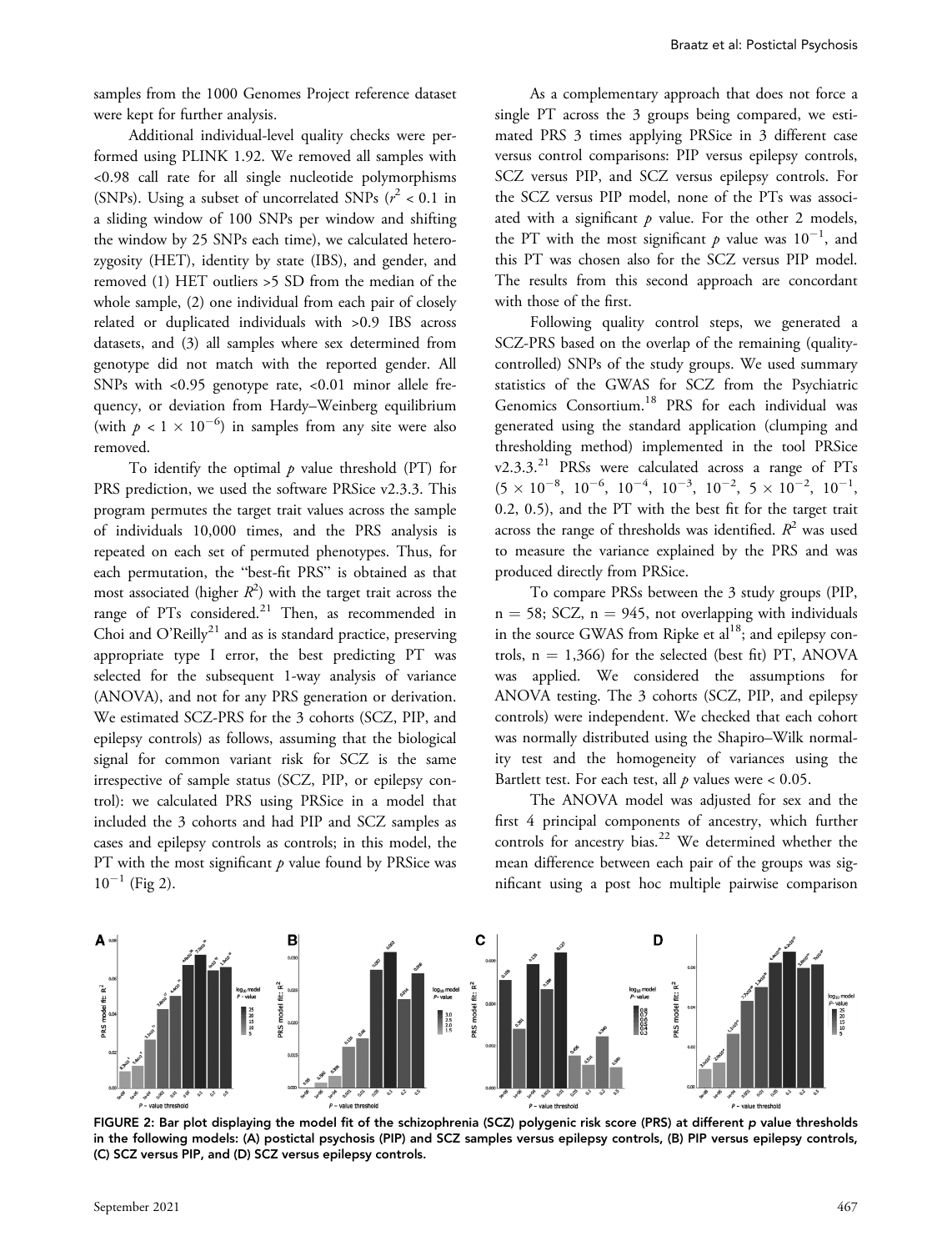(Tukey honest significant difference) test, with significance set after Bonferroni correction to  $\alpha = 0.05/3$ .

## Results

Of 83 patients with a history of any type of psychosis, 49 (33 male) had PIP. No difference between cases and controls was observed in duration of epilepsy (mean  $=$  32 vs 31 years,  $p = 0.872$ ), neurological examination findings (abnormal in 18% vs 29%,  $p = 0.381$ ), or cognitive profile (cognitive dysfunction in 31% vs 33%,  $p = 0.761$ ; see Table 1). Epilepsy and seizure characteristics are detailed in Table 2. The number of seizure types (median  $= 2$  vs 2,  $p = 0.844$ ) and the occurrence of any convulsive seizures (90% vs 87%,  $p = 0.386$ ) were similar in both groups. Cases had a significantly higher incidence of seizure clusters (76% vs 29%,  $p < 0.001$ ) and auras (54% vs 32%,  $p = 0.012$ ; see Table 2).

EEG showed normal background activity in most cases and controls (74% vs 65%,  $p = 0.267$ ), with a higher incidence of right temporal interictal epileptiform discharges in cases compared to controls (21% vs 5%,  $p = 0.005$ ; see Table 1). There was no overall difference in structural neuroimaging findings between cases and controls (normal neuroimaging in 22% vs 36%, nonspecific abnormalities in 8% vs 14%, hippocampal sclerosis in 25% vs 16%, other lesions in 41% vs 26%,  $p = 0.116$ ; see Table 1).

All cases in our clinical series had drug-resistant epilepsy, as did most controls, a bias related to recruitment at our tertiary referral center. There was no significant difference in the use of ASM by cases and by controls. The most frequently used ASMs in both groups were carbamazepine, clobazam, lamotrigine, levetiracetam, and valproate. No single ASM was significantly related to PIP or showed protective effects.

There was no significant difference between cases and controls in the incidence of psychiatric side effects attributed to ASMs excluding psychosis (10% vs 8%,  $p = 0.455$ ). In the cases, drug-related psychosis had occurred and was associated with ecstasy  $(n = 1)$ , topiramate  $(n = 2)$ , vigabatrin  $(n = 2)$ , zonisamide  $(n = 1)$ , and nitrazepam  $(n = 1)$ . Drug-induced psychotic episodes predated PIP in all instances. Psychosis was an exclusion criterion for the selected epilepsy controls.

Epilepsy surgery was performed in 12 cases (25%) and 17 controls (19%;  $p = 0.400$ ), with no difference in mean age at surgery between the groups. Anteromesial temporal lobectomy was the most prevalent surgery type (8 cases: 5 left, 3 right; 9 controls: 5 left, 4 right). Four cases had had lesionectomy. Five controls had had lesionectomy, 1 corpus callosotomy, 1 hemispherotomy, and 1 corticectomy. Cases

had a worse postsurgical outcome (Engel I–II in 50% of cases vs 88% of controls,  $p = 0.033$ ; see Table 1). The interval between surgery and the first PIP episode ranged from 8 years before the procedure to 14 years after (mean  $= 0.2$  years after,  $SD = 6.8$ ). Other nonpharmacological treatments (vagus nerve stimulation and ketogenic diet) are documented in Table 1.

From the association analyses, the frequency of diagnosis of psychiatric disease overall was similar in cases and controls (59% vs 46%,  $p = 0.128$ ), mood disorder and anxiety being the most prevalent diagnoses. SCZ-like disorder and substance abuse were only present in cases. A family history of psychiatric disease was more common among cases (16% vs 4%,  $p = 0.018$ ).

The mean age at onset of PIP was 37 years  $(SD = 13)$ , and the duration of epilepsy before the first episode was long (mean  $= 21$  years,  $SD = 14$ ). The mean follow-up after PIP was 9 years (SD = 7). The seizure types associated with an episode of PIP were convulsive in 36 (74%), nonconvulsive in 17 (35%), and unknown in 3 (6%) of the 49 cases. PIP followed a seizure cluster on at least one occasion in 74% of the patients. Treatment changes before PIP were reported as likely contributing to the psychosis by the treating physician (neurologist or neuropsychiatrist) for 11 of the 49 patients; there were 5 cases of medication change, 3 cases of noncompliance, and 3 cases of drug reduction. Hallucination occurred in 43 (88%), disorganized thinking in 41 (84%), delusion in 34 (69%), and disorganized behavior in 33 (67%) of the 49 cases.

Available for 61% of the sample, the exact duration of PIP was 1 to 2 days in 6 cases (12%), 3 to 7 days in 9 cases (18%), 8 to 15 days in 12 cases (25%), 16 to 30 days in 1 case (2%), >30 days in 2 cases (4%; one developed chronic interictal psychosis and the other experienced subsequent recurrent episodes). Treatment had to be adjusted in most cases (71%), with either introduction of antipsychotic drugs (24 cases, 56%), introduction of benzodiazepines (11 cases, 26%), or ASM adjustment (one patient was not on medication and was then started on valproate; another had his carbamazepine dose increased; and a third had zonisamide introduced). Hospitalization was required in 27 cases (66%).

A single episode of PIP was seen in 10 cases (20%). Patients commonly experienced recurrent PIP episodes (74%), whereas 5 cases (10%) developed, after resolution of PIP, psychotic symptoms unrelated to seizure frequency and were diagnosed as having chronic interictal psychosis. Analysis of PIP recurrence factors (Table 3) is limited by the small number of affected patients.

Univariate analyses showed significant association of PIP occurrence with male gender, right temporal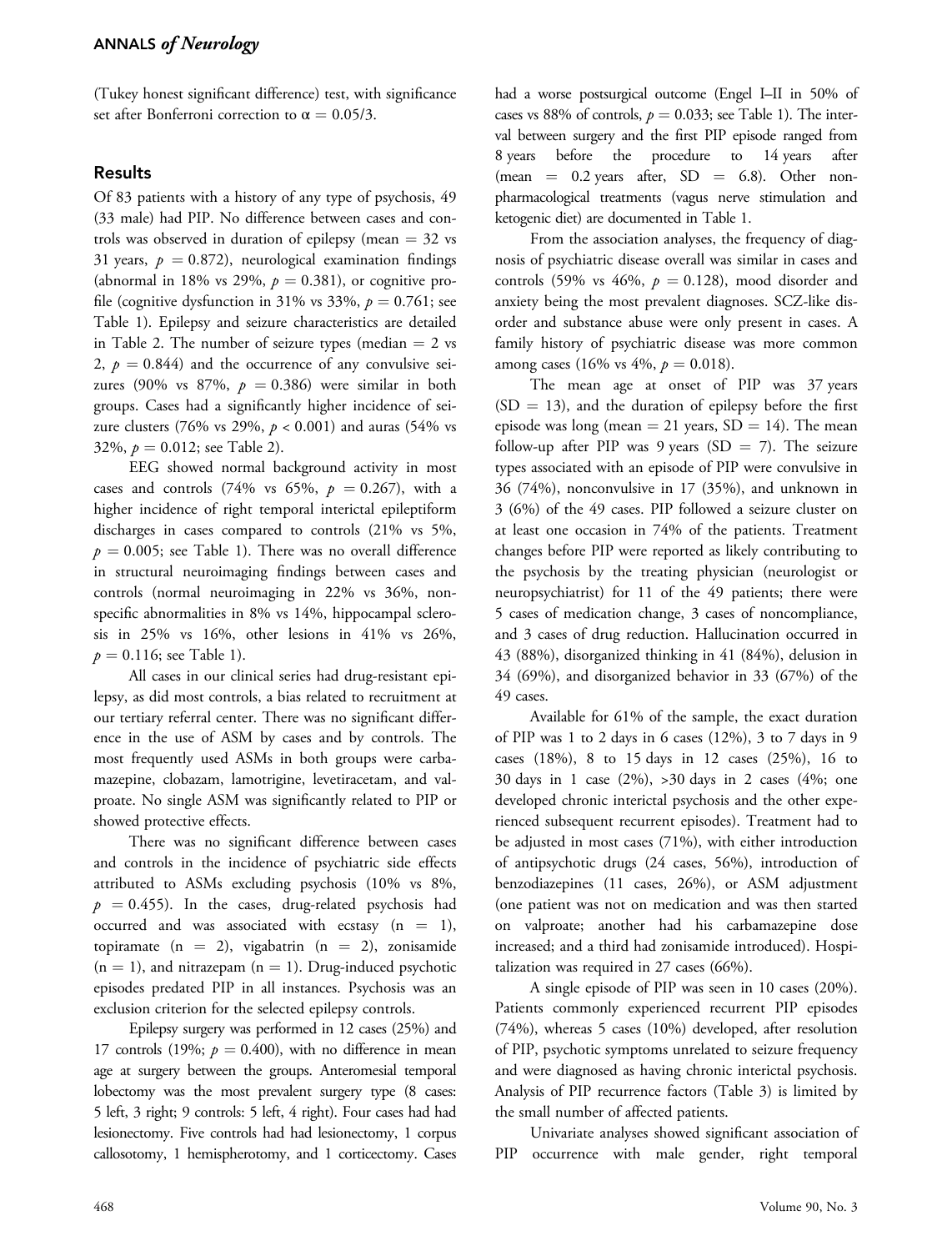| <b>TABLE 1. Comparison of Cases and Controls</b>                                                          |          |                 |                      |
|-----------------------------------------------------------------------------------------------------------|----------|-----------------|----------------------|
| <b>General Data</b>                                                                                       | Cases    | <b>Controls</b> | $\boldsymbol{p}$     |
| Male gender, n (%)                                                                                        | 33 (67%) | 39 (40%)        | 0.002 <sup>a</sup>   |
| Mean age at last follow-up, yr (SD)                                                                       | 48(11)   | 44(13)          | 0.051 <sup>b</sup>   |
| Mean age at epilepsy onset, yr (SD)                                                                       | 15(12)   | 12(9)           | $0.091^{\rm b}$      |
| Mean duration of epilepsy, yr (SD)                                                                        | 32(13)   | 31 (16)         | $0.872^{\rm b}$      |
| British ethnicity, n (%)                                                                                  | 41(84%)  | 78 (80%)        | $0.943^{\circ}$      |
| Abnormal neurological exam, n (%)                                                                         | 9(18%)   | 28 (29%)        | $0.381$ <sup>c</sup> |
| Cognitive dysfunction, n (%)                                                                              |          |                 |                      |
| Absent                                                                                                    | 34 (69%) | 62 (67%)        |                      |
| Mild                                                                                                      | 12 (25%) | 22 (24%)        | $0.761$ <sup>a</sup> |
| Moderate                                                                                                  | 2(4%)    | 8 (9%)          |                      |
| Severe                                                                                                    | $1(2\%)$ | $1(1\%)$        |                      |
| Interictal background, number (%)                                                                         |          |                 |                      |
| Normal                                                                                                    | 35 (74%) | 62 (65%)        | $0.267$ <sup>a</sup> |
| Abnormal                                                                                                  | 12 (26%) | 33 (35%)        |                      |
| Focal slow                                                                                                | 7(15%)   | 15 (16%)        | $0.890^{\rm a}$      |
| Diffuse slow                                                                                              | 4(9%)    | 7(7%)           | 0.524c               |
| Interictal epileptiform discharges, n (%)                                                                 | 32 (68%) | 54 (57%)        | $0.197^{\rm a}$      |
| Focal interictal epileptiform discharges, n (%)                                                           |          |                 |                      |
| Left temporal                                                                                             | 6(13%)   | 22 (23%)        | $0.136^{a}$          |
| Right temporal                                                                                            | 10 (21%) | 5(5%)           | 0.005 <sup>c</sup>   |
| Bilateral temporal                                                                                        | 7(15%)   | $9(10\%)$       | $0.336^{a}$          |
| Left anterior quadrant                                                                                    | 4(9%)    | 11 (12%)        | $0.404^{\circ}$      |
| Right anterior quadrant                                                                                   | 4(9%)    | 11 (12%)        | $0.404^{\circ}$      |
| Left posterior quadrant                                                                                   | $1(2\%)$ | 8(8%)           | $0.138^{c}$          |
| Right posterior quadrant                                                                                  | $0(0\%)$ | 4(4%)           | 0.196 <sup>c</sup>   |
| Multifocal interictal epileptiform discharges, n (%)                                                      | 3(6%)    | 4(4%)           | 0.446 <sup>c</sup>   |
| Generalized interictal epileptiform discharges, n (%)                                                     | 4(8%)    | 21 (22%)        | 0.032 <sup>c</sup>   |
| Neuroimaging, n (%)                                                                                       |          |                 |                      |
| Normal                                                                                                    | 11 (22%) | 35 (36%)        |                      |
| Nonspecific abnormalities                                                                                 | 4(8%)    | 14 (14%)        |                      |
| HS                                                                                                        | 12 (25%) | 15 (16%)        | $0.116^{\rm c}$      |
| Other lesions                                                                                             | 20 (41%) | 25 (26%)        |                      |
| Not available                                                                                             | 2(4%)    | 8(8%)           |                      |
| Epilepsy surgery, n (%)                                                                                   | 12(25%)  | 17 (19%)        | $0.400^{\rm a}$      |
| Surgical outcome, n (%)                                                                                   |          |                 |                      |
| Engel I-II                                                                                                | 6 (50%)  | 15 (88%)        | $0.033$ <sup>c</sup> |
| Engel III-IV                                                                                              | 6 (50%)  | 2(12%)          |                      |
| Vagus nerve stimulation, n (%)                                                                            | 7(14%)   | 8(8%)           | $0.248^{\rm a}$      |
| Ketogenic diet, n (%)                                                                                     | 2(4%)    | 2(2%)           | 0.407c               |
|                                                                                                           |          |                 |                      |
| $\alpha^2$ test.<br>$^{\rm b}t$ test.<br><sup>c</sup> Fisher's exact test.<br>$SD = standard deviation$ . |          |                 |                      |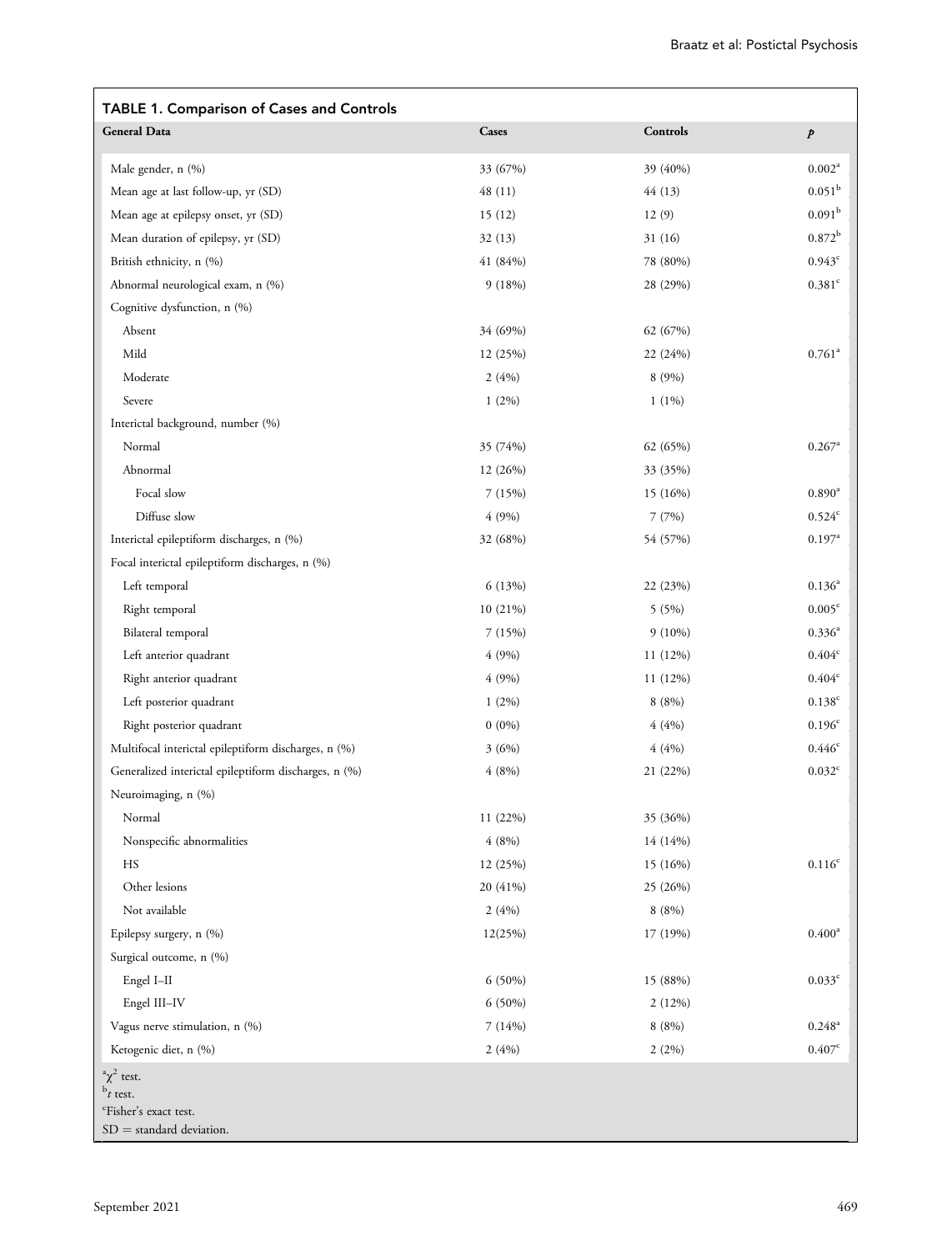| TABLE 2. Features of Epilepsy and Seizures in Cases and Controls                                                              |              |                 |                      |  |  |  |  |
|-------------------------------------------------------------------------------------------------------------------------------|--------------|-----------------|----------------------|--|--|--|--|
| <b>Epilepsy Description</b>                                                                                                   | <b>Cases</b> | <b>Controls</b> | $\boldsymbol{p}$     |  |  |  |  |
| Lateralization, n (%) <sup>a</sup>                                                                                            |              |                 |                      |  |  |  |  |
| Left                                                                                                                          | 20 (44%)     | 34 (38%)        |                      |  |  |  |  |
| Right                                                                                                                         | 18 (39%)     | 20 (22%)        | $0.017^{b}$          |  |  |  |  |
| Bilateral                                                                                                                     | 8 (17%)      | 36 (40%)        |                      |  |  |  |  |
| Localization, n (%)                                                                                                           |              |                 |                      |  |  |  |  |
| Temporal                                                                                                                      | 23 (47%)     | 31 (32%)        | 0.005 <sup>c</sup>   |  |  |  |  |
| Frontotemporal                                                                                                                | 6 (12%)      | $1(1\%)$        |                      |  |  |  |  |
| Frontal                                                                                                                       | $5(10\%)$    | 15 (15%)        |                      |  |  |  |  |
| Posterior cortex                                                                                                              | 2(4%)        | 5 (5%)          |                      |  |  |  |  |
| Multifocal                                                                                                                    | 3(6%)        | 2(2%)           |                      |  |  |  |  |
| Generalized                                                                                                                   | 4(8%)        | 16 (16%)        |                      |  |  |  |  |
| Unknown                                                                                                                       | 6 (12%)      | 28 (29%)        |                      |  |  |  |  |
| Type classification, n (%)                                                                                                    |              |                 |                      |  |  |  |  |
| Focal                                                                                                                         | 45 (92%)     | 77 (79%)        |                      |  |  |  |  |
| Generalized                                                                                                                   | 4(8%)        | 18 (18%)        | $0.130^{c}$          |  |  |  |  |
| Unknown                                                                                                                       | $0(0\%)$     | 3(3%)           |                      |  |  |  |  |
| Etiology classification, n (%)                                                                                                |              |                 |                      |  |  |  |  |
| Structural                                                                                                                    | 44 (90%)     | 75 (77%)        | $0.076^{\circ}$      |  |  |  |  |
| Genetic                                                                                                                       | $5(10\%)$    | 16 (16%)        |                      |  |  |  |  |
| Unknown                                                                                                                       | $0(0\%)$     | 7(7%)           |                      |  |  |  |  |
| Seizure type, n (%)                                                                                                           |              |                 |                      |  |  |  |  |
| Focal with impaired awareness                                                                                                 | 39 (80%)     | 66 (69%)        | $0.167^{\rm b}$      |  |  |  |  |
| Focal without impaired awareness                                                                                              | $10(20\%)$   | 12 (13%)        | 0.209 <sup>b</sup>   |  |  |  |  |
| Focal evolving to bilateral convulsive                                                                                        | 35 (71%)     | 61 (64%)        | $0.342^{b}$          |  |  |  |  |
| Other focal seizures                                                                                                          | 2(4%)        | 8(8%)           | $0.280$ <sup>c</sup> |  |  |  |  |
| Myoclonic                                                                                                                     | 4(8%)        | 16 (17%)        | $0.123^{\rm c}$      |  |  |  |  |
| Generalized onset bilateral tonic-clonic seizures                                                                             | $5(10\%)$    | 19 (20%)        | $0.107^{\rm c}$      |  |  |  |  |
| Absences                                                                                                                      | 3(6%)        | 11 (12%)        | $0.237^{\rm c}$      |  |  |  |  |
| Tonic/atonic                                                                                                                  | 3(6%)        | 7(7%)           | $0.546^{\rm c}$      |  |  |  |  |
| Seizure types, n                                                                                                              |              |                 |                      |  |  |  |  |
| Median                                                                                                                        | $\sqrt{2}$   | $\mathbf{2}$    | $0.844^d$            |  |  |  |  |
| Range                                                                                                                         | $1 - 4$      | $1 - 5$         |                      |  |  |  |  |
| History of any convulsive seizures, n (%)                                                                                     | 44 (90%)     | 83 (87%)        | 0.386 <sup>c</sup>   |  |  |  |  |
| Presence of aura, n (%)                                                                                                       | 25 (54%)     | 31 (32%)        | $0.012^{\rm b}$      |  |  |  |  |
| Seizure clusters, n (%)                                                                                                       | 37 (76%)     | 28 (29%)        | ${<}0.001^{\rm b}$   |  |  |  |  |
| <sup>a</sup> Unknown in 3 cases.<br>$\frac{b}{\chi^2}$ test.<br>'Fisher's exact test.<br><sup>d</sup> Wilcoxon rank-sum test. |              |                 |                      |  |  |  |  |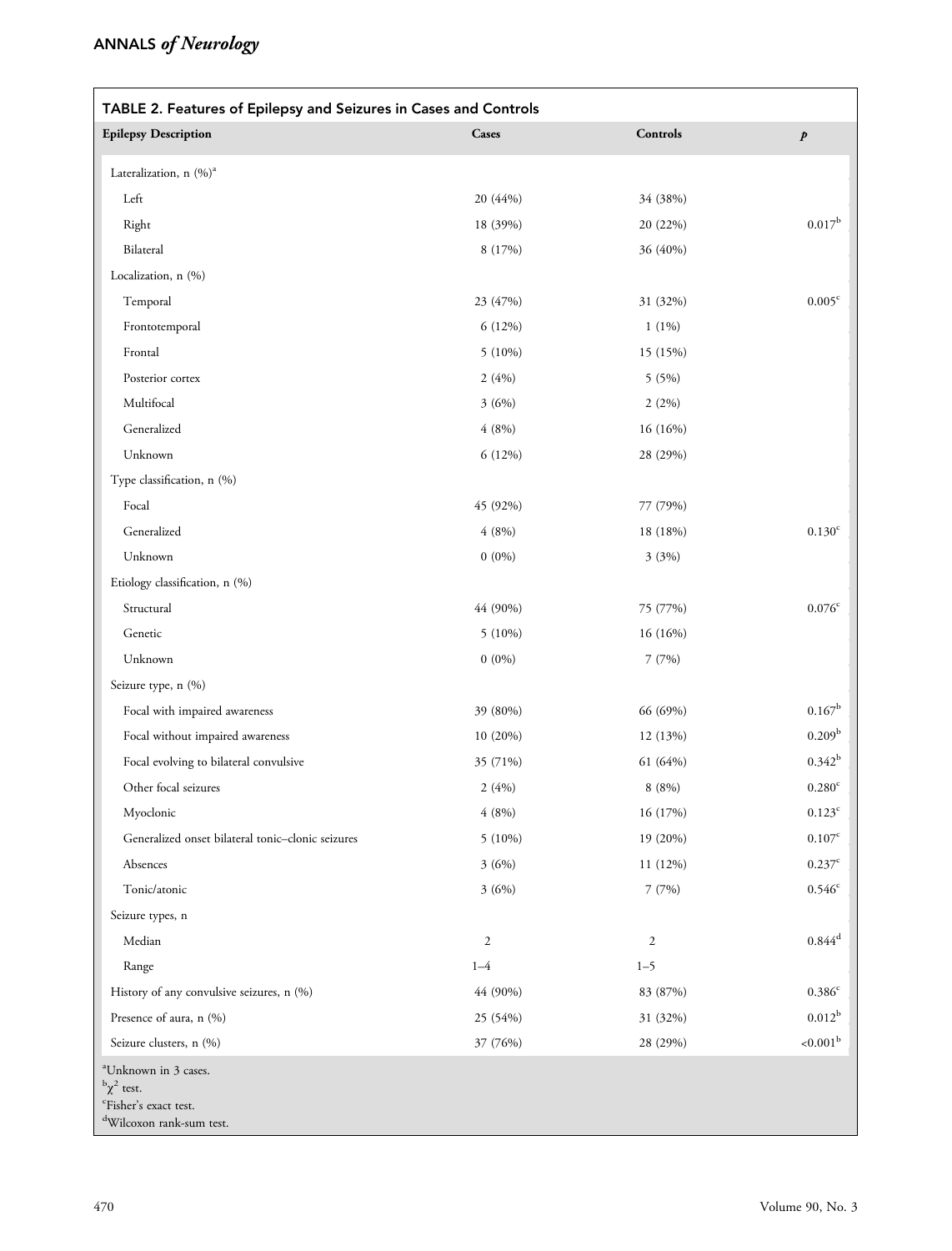| Characteristic                                                                                             | Recurrent Episodes, $n = 39$ | Single Episode, $n = 10$ | $\boldsymbol{p}$   |
|------------------------------------------------------------------------------------------------------------|------------------------------|--------------------------|--------------------|
| Age at epilepsy onset, yr, mean (SD)                                                                       | 15(13)                       | 18(6)                    | $0.044^a$          |
| Duration of epilepsy, yr, mean (SD)                                                                        | 33(13)                       | 28 (12)                  | $0.358^{a}$        |
| Type of epilepsy, n (%)                                                                                    |                              |                          |                    |
| Focal                                                                                                      | 36 (92%)                     | $9(90\%)$                | $0.612^b$          |
| Generalized                                                                                                | 3(8%)                        | $1(10\%)$                |                    |
| Lateralization, n (%)                                                                                      |                              |                          |                    |
| Right                                                                                                      | 12 (33%)                     | $6(60\%)$                |                    |
| Left                                                                                                       | 18 (50%)                     | 2(20%)                   | 0.229 <sup>b</sup> |
| Bilateral                                                                                                  | 6(17%)                       | 2(20%)                   |                    |
| Electroclinical syndrome, n (%)                                                                            |                              |                          |                    |
| Focal temporal                                                                                             | 18 (46%)                     | $5(50\%)$                | 0.803 <sup>b</sup> |
| Focal extratemporal                                                                                        | 13 (33%)                     | $4(40\%)$                |                    |
| Generalized                                                                                                | 3(8%)                        | $1(10\%)$                |                    |
| Unknown                                                                                                    | 5(13%)                       | $\boldsymbol{0}$         |                    |
| Presence of aura, n (%)                                                                                    | 20 (56%)                     | $5(50\%)$                | $0.516^b$          |
| Seizure clusters, n (%)                                                                                    | 31 (80%)                     | $6(60\%)$                | 0.190 <sup>b</sup> |
| Cognitive dysfunction, n (%)                                                                               |                              |                          |                    |
| None                                                                                                       | 25 (64%)                     | $9(90\%)$                |                    |
| Mild                                                                                                       | 11 (28%)                     | $1(10\%)$                | $0.543^{\rm b}$    |
| Moderate                                                                                                   | 2(5%)                        | $\boldsymbol{0}$         |                    |
| Severe                                                                                                     |                              | $\boldsymbol{0}$         |                    |
| Psychiatric side effects with antiseizure medication including<br>psychosis, n (%)                         | 1(3%)<br>9(23%)              | 2(20%)                   | 0.603 <sup>b</sup> |
| Personal history of psychiatric<br>disease, $n$ $(\%)$                                                     | 22 (56%)                     | 7 (70%)                  | $0.343^{b}$        |
| EEG features, n (%)                                                                                        |                              |                          |                    |
| Normal background                                                                                          | 25 (68%)                     | 10 (100%)                | 0.035 <sup>c</sup> |
| Interictal epileptiform discharges                                                                         | 24 (65%)                     | $8(80\%)$                | 0.307c             |
| Structural neuroimaging, n (%)                                                                             |                              |                          |                    |
| Normal                                                                                                     | 9(23%)                       | 2(20%)                   |                    |
| Abnormal nonspecific                                                                                       | 3(8%)                        | $1(10\%)$                | 1.000 <sup>b</sup> |
| Abnormal lesional, not HS                                                                                  | 16 (41%)                     | 4(40%)                   |                    |
| Hippocampal sclerosis                                                                                      | 9(23%)                       | $3(30\%)$                |                    |
| Not available                                                                                              | 2(5%)                        | $\boldsymbol{0}$         |                    |
| Surgical outcome, n (%)                                                                                    |                              |                          |                    |
| Engel I-II                                                                                                 | 2(25%)                       | $4(100\%)$               | 0.030 <sup>b</sup> |
| Engel III-IV                                                                                               | 6 (75%)                      | $0(0\%)$                 |                    |
| Antiseizure medication change prior to postictal psychosis, n (%)                                          |                              |                          |                    |
| No change                                                                                                  | 31 (82%)                     | $6(60\%)$                |                    |
| No compliance                                                                                              | 2(5%)                        | $1(10\%)$                |                    |
| Medication change                                                                                          | 3(8%)                        | 2(20%)                   |                    |
| Drug reduction                                                                                             | 2(5%)                        | 2(20%)                   | $0.283^{b}$        |
| <sup>a</sup> Wilcoxon rank-sum test.<br><sup>b</sup> Fisher's exact test.<br>$\int_{c}^{c} \chi^{2}$ test. |                              |                          |                    |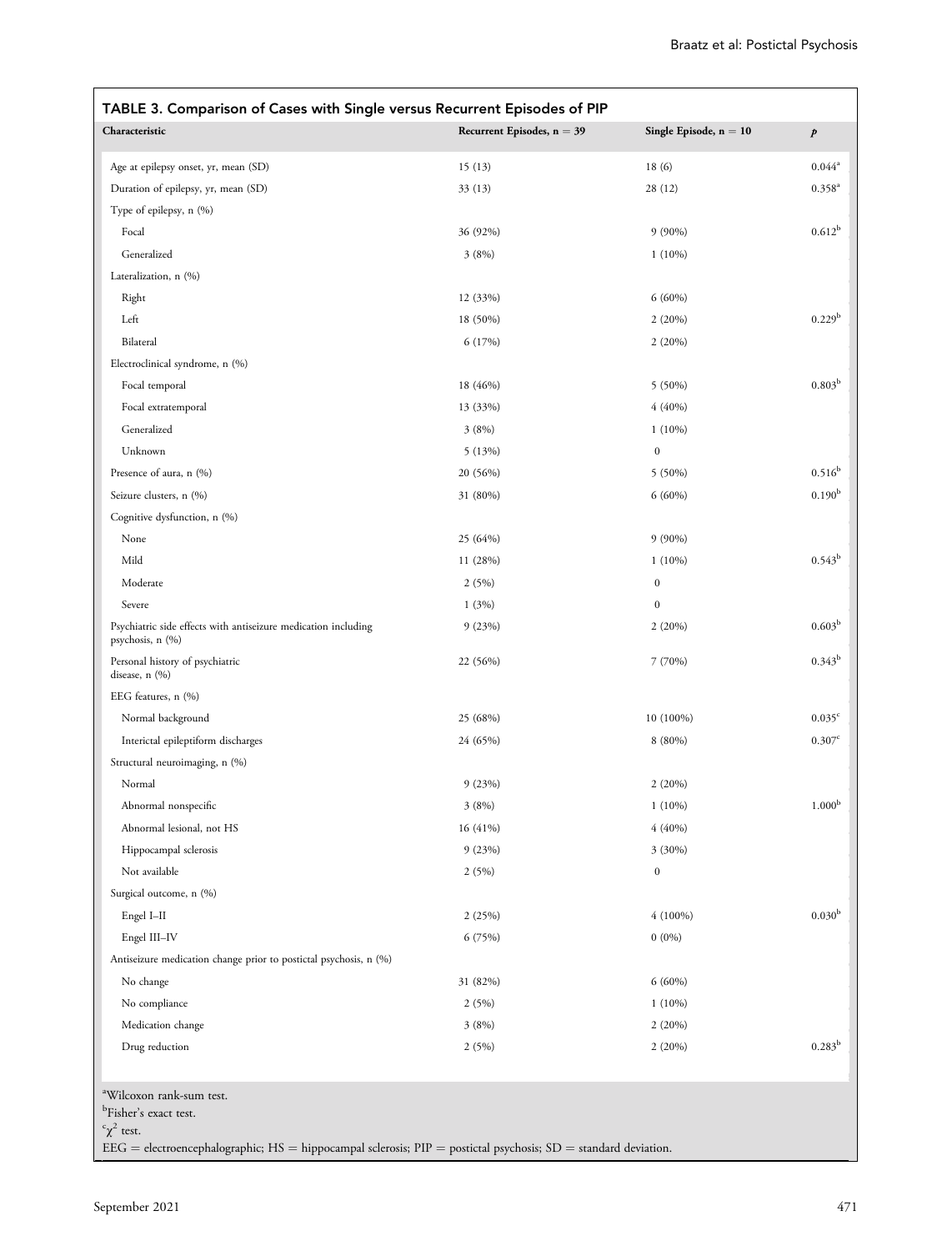$\sqrt{ }$ 

| TABLE 4. Univariate and Multivariate Logistic Regression Analysis Showing Significant Association with<br>Occurrence of PIP as Outcome Variable |                                   |                  |                                     |                  |  |
|-------------------------------------------------------------------------------------------------------------------------------------------------|-----------------------------------|------------------|-------------------------------------|------------------|--|
| <b>Measure</b>                                                                                                                                  | <b>Odds Ratio</b><br>(univariate) | $\boldsymbol{p}$ | <b>Odds Ratio</b><br>(multivariate) | $\boldsymbol{p}$ |  |
| Gender, F                                                                                                                                       | 0.32                              | 0.002            | 0.22                                | 0.001            |  |
| Lateralization                                                                                                                                  |                                   |                  |                                     |                  |  |
| Left                                                                                                                                            | Reference                         |                  |                                     |                  |  |
| Right                                                                                                                                           | 1.53                              | 0.323            |                                     |                  |  |
| Bilateral                                                                                                                                       | 0.38                              | 0.043            |                                     |                  |  |
| Right temporal epileptiform discharges on EEG                                                                                                   | 4.87                              | 0.007            |                                     |                  |  |
| Neuroimaging                                                                                                                                    |                                   |                  |                                     |                  |  |
| Normal                                                                                                                                          | Reference                         |                  |                                     |                  |  |
| Nonspecific abnormalities                                                                                                                       | 0.91                              | 0.886            |                                     |                  |  |
| HS                                                                                                                                              | 2.55                              | 0.072            |                                     |                  |  |
| Other lesions                                                                                                                                   | 2.55                              | 0.041            |                                     |                  |  |
| History of auras                                                                                                                                | 2.49                              | 0.013            | 3.49                                | 0.005            |  |
| Seizure clusters                                                                                                                                | 7.59                              | < 0.001          | 8.57                                | < 0.001          |  |
| Treatment with drugs with effect on CNS (for<br>comorbidities)                                                                                  | 3.57                              | 0.008            |                                     |                  |  |
| Surgical outcome                                                                                                                                |                                   |                  |                                     |                  |  |
| Engel I-II                                                                                                                                      | Reference                         |                  |                                     |                  |  |
| Engel III-IV                                                                                                                                    | 7.49                              | 0.034            |                                     |                  |  |
| Family history of psychiatric disease                                                                                                           | 5.17                              | 0.022            |                                     |                  |  |
| $CNS =$ central nervous system; EEG = electroencephalogram; F = female; HS = hippocampal sclerosis; PIP = postictal psychosis.                  |                                   |                  |                                     |                  |  |



FIGURE 3: Genome-wide schizophrenia (SCZ) polygenic risk score (PRS). (A) SCZ-PRS estimation for postictal psychosis (PIP) and SCZ controls versus epilepsy controls (controls) for  $p$  value threshold  $=10^{-1}$ . (B) SCZ-PRS estimation for PIP versus epilepsy controls. (C) SCZ-PRS estimation for SCZ versus PIP. (D) SCZ-PRS estimation for SCZ versus epilepsy controls.

epileptiform discharges on EEG, bilateral lateralization of the epileptogenic foci, presence of lesional abnormalities on neuroimaging (other than hippocampal sclerosis),

history of auras, history of seizure clusters, treatment with drugs with effect on the central nervous system (non-ASM), worse surgical outcome, and family history of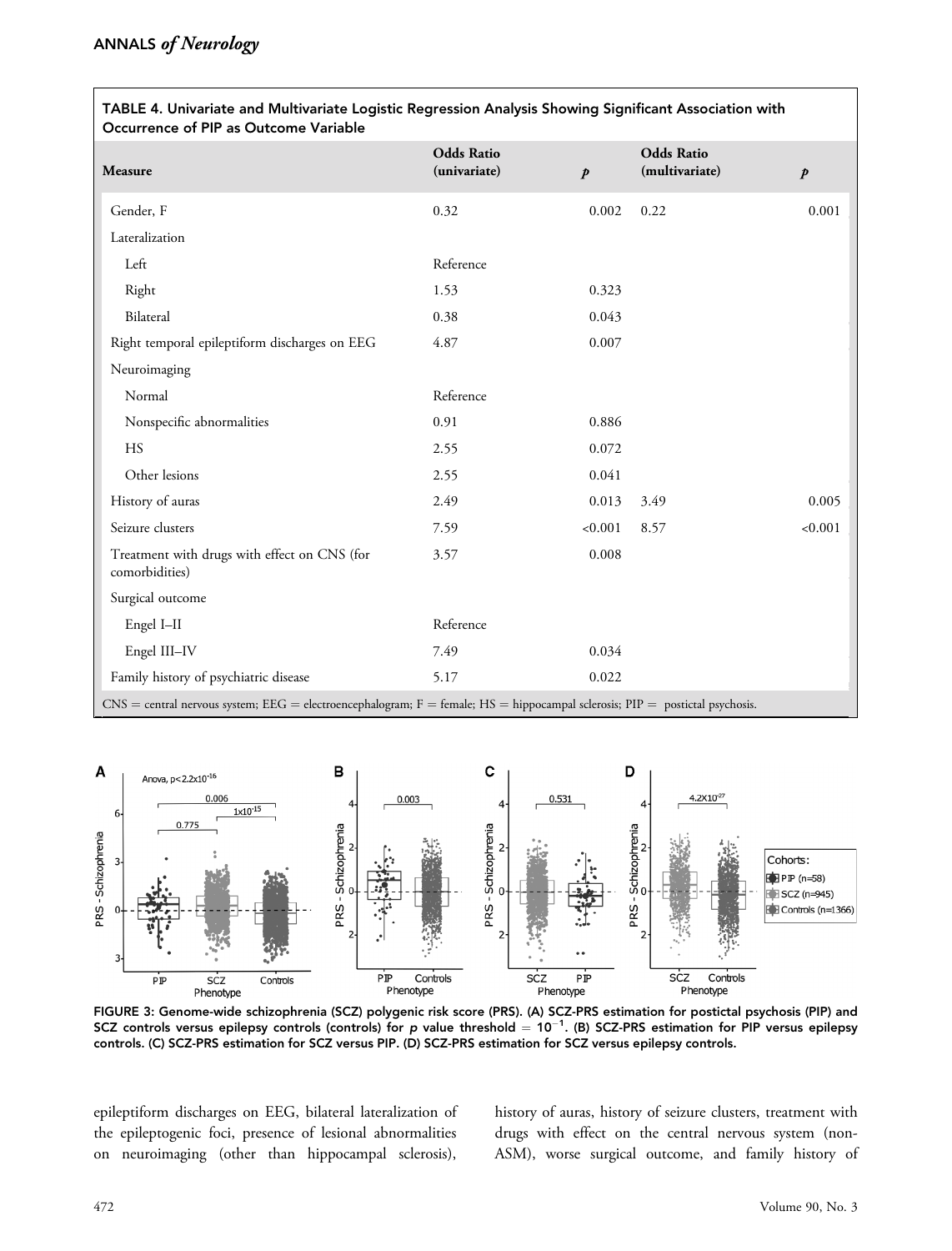

FIGURE 4: (A) Schizophrenia (SCZ) polygenic risk score (PRS) in patients with single episodes of postictal psychosis (PIP) compared to values in patients with recurrent episodes and those who went on to develop chronic psychosis. (B) SCZ-PRS in patients with PIP with or without a family history of psychiatric disease.

psychiatric disease. Multivariate logistic regression analysis confirmed an increased risk of PIP only in association with male gender, history of auras, and seizure clusters (see Table 4 for all results from this analysis).

The univariate analyses suggest a possible model of genetic susceptibility to psychosis (family history), and that such psychosis requires an additional insult (in this case, seizures, typically in a cluster and on the background of chronic epilepsy) for manifestation. We hypothesized that this genetic susceptibility could be measured by a PRS for SCZ, with cases having higher PRS than in controls. Testing this hypothesis generated from the clinical data, we showed that there was a difference across the 3 groups ( $R^2 = 7\%$ ,  $p < 2.2 \times 10^{-16}$ , ANOVA). PRS for schizophrenia was higher in individuals with PIP than in

people with epilepsy overall (unselected for a history of psychosis;  $R^2 = 3\%$ ,  $p = 0.006$ , at  $PT = 10^{-1}$ , Tukey test; Fig 3). We found no significant difference in SCZ-PRS between the PIP and SCZ groups  $(R^2 = 0.1\%$ ,  $p = 0.775$ , at  $PT = 10^{-1}$ , Tukey test). As expected,<br>SCZ PPS was significantly bigher in people with SCZ SCZ-PRS was significantly higher in people with SCZ than in individuals with epilepsy  $(R^2 = 7\%,$  $p < 1 \times 10^{-15}$ , at PT =  $10^{-1}$ , Tukey test). A complementary approach that did not force a single PT mentary approach that did not force a single PT across the 3 comparisons generated concordant results. The SCZ-PRS explained approximately 3% ( $R^2 = 0.03$ ) of the total phenotypic variance in the PIP group (derived from PRSice; see Fig 2A). As exploratory analyses, we noted that SCZ-PRS in those with recurrent episodes of PIP or chronic psychosis is higher than in those with a single episode of PIP (mean  $= 0.21$  vs  $-0.42$ ,  $p = 0.021$ ; there was no difference in PRS in those with a family history of psychiatric disease compared with those without (mean = 0.11 vs 0.15,  $p = 0.68$ ; Fig 4).

#### **Discussion**

The pathophysiology of psychosis is complex and incompletely understood. Although psychosis is a central symptom in SCZ, it can be seen in a wide range of diseases and conditions, including other psychiatric diseases, such as SCZ spectrum disorders (brief psychotic, schizoaffective, delusional, and schizophreniform disorders), manic or depressive episodes in bipolar disorder, and major depressive disorder. It can occur in other conditions, including substance abuse or abrupt discontinuation, and neurological disorders such as dementia (Alzheimer disease, frontotemporal lobar degeneration), Wilson disease, Huntington disease, limbic encephalitis, and epilepsy.<sup>23</sup> A multidimensional approach combining functional neuroscience and genetic susceptibility is required to produce comprehensive models to fully explain the causation.<sup>24</sup> There is shared genetic liability between several psychiatric disorders, such as SCZ, major depressive disorder, bipolar disorder, and neurodevelopmental disorders, which emphasizes that psychoses do not pertain to SCZ alone, but are associated with a shared risk for mental health disorders.<sup>25</sup>

From multivariate analyses, we identified clinical risk factors for PIP, including male gender, seizure clustering, and the occurrence of auras. Occurrence of PIP was associated with worse outcome after epilepsy surgery. The association with a family history of psychiatric disease suggests as one possibility an underlying genetic vulnerability to psychosis.

Searching for possible causes of such an underlying vulnerability, we examined common variant burden for SCZ using a PRS approach. We show that the PRS for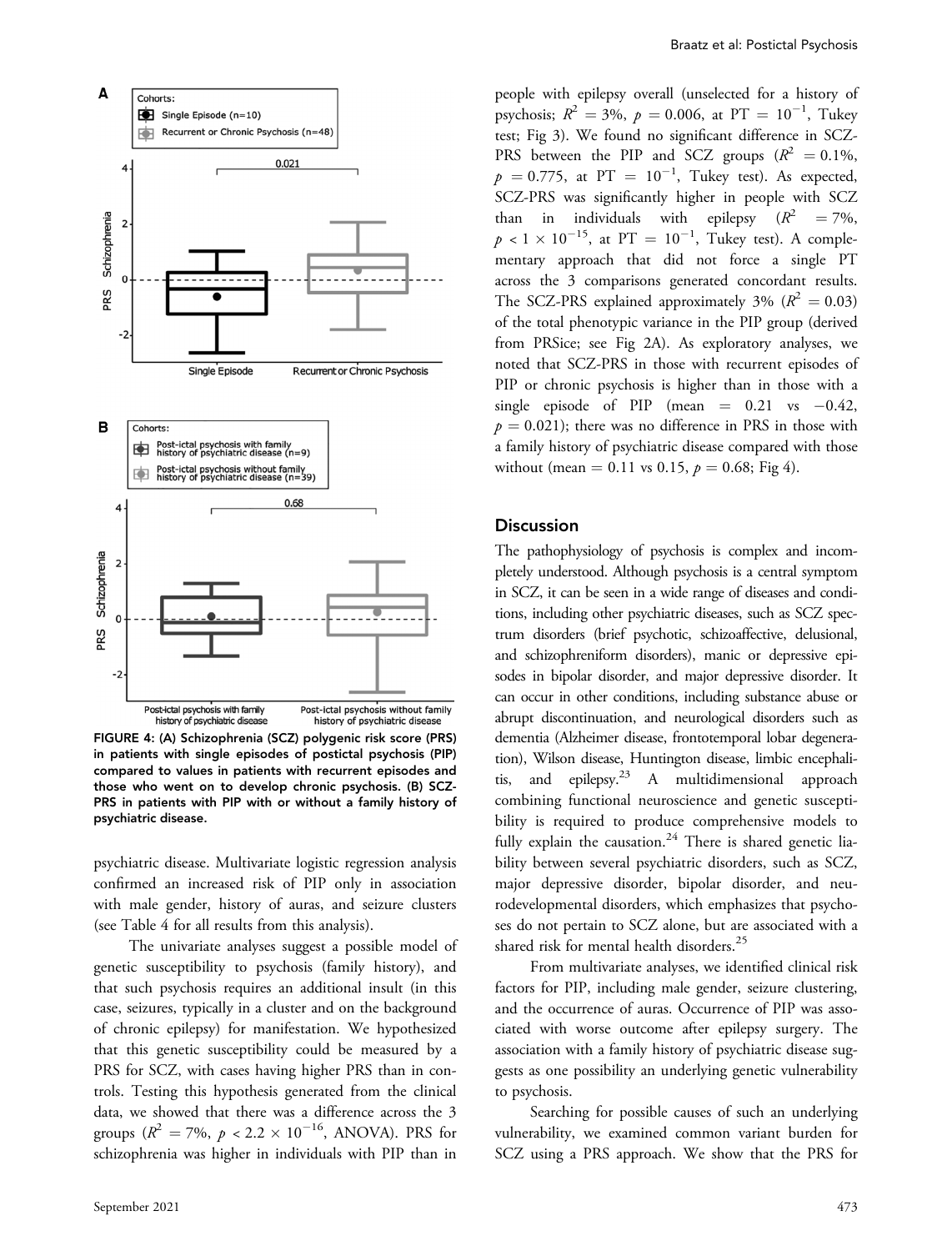SCZ is higher in people with epilepsy who develop PIP than in those who do not. The actual percentage of variance explained is 3% in PIP cases, compared to 7% of trait variance explained in the independent set of people with SCZ included in this study using the PRS for SCZ generated from the largest available SCZ GWAS (see Fig 2B, C).18

These findings generate a model for PIP in which individuals with epilepsy with a higher PRS for SCZ (noting the lack of formal genetic correlation between SCZ and epilepsy), $^{26}$  but without spontaneous manifestation of schizophrenia, temporarily exceed a biological threshold for manifestation of psychosis when pushed by additional factors, such as a cluster of seizures. Psychiatric and behavioral side effects of ASM are common among people with epilepsy and are particularly associated with previous psychiatric comorbidity, drug-resistant epilepsy, and secondarily generalized seizures.<sup>27</sup> More frequent use of levetiracetam was identified in patients who had developed drug-induced psychosis, whereas carbamazepine had a protective effect; topiramate and lamotrigine were also associated with drug-induced psychosis.<sup>8</sup> We found no single drug culpable in the context of PIP, nor a protective one, which may be due to our small sample size; on the other hand, a high incidence of psychiatric side effects related to ASM overall, particularly of drug-induced psychosis, was seen in patients with PIP.

Reportedly, 95% of PIP episodes resolve within 1 month.<sup>28</sup> The mean duration of PIP is 10 days on average, varying from 1 to 63 days, with no difference comparing patients with a single episode and those with recurrent episodes.<sup>28</sup> Treatment with antipsychotic drugs is associated with shortening of the episodes. Personal history of interictal psychosis, family history of psychosis, and impaired intellectual functioning have been associated with longer duration of the episodes. $^{28}$  Interestingly, a family history of psychosis correlates with a higher  $PRS<sub>1</sub><sup>29,30</sup>$  as might be expected if there is a genetic contribution to risk for psychosis. We did not detect this biological signal in the comparison between those individuals with or without a family history of psychiatric disease, but our sample was small, and family history was limited. Our PRS findings overall may be driven by a biological signal from people with recurrent episodes or who develop chronic psychosis rather than those who had had only a single episode by the time of inclusion in the study, but this inference should be considered preliminary in view of the sample size.

There are limitations to this study. These include the retrospective design, lack of detailed information in some cases, and relatively small sample size. Despite the size of our original sample, in some instances there was no

information available about PIP, such that we cannot provide a figure for the incidence of PIP, but can only provide an estimate of its lower boundary (49/3,288, 1.5%). Our PRS analysis included only people of European ancestry, as the source GWAS for the generation of the SCZ-PRS was limited to Europeans.<sup>18</sup> In the PRS analysis, we did not exclude from the epilepsy control group people who had a history of psychiatric disease, but this only reduced our power to detect association. We also did not search for rare genetic variants that might increase the risk of psychosis.

The course of epilepsy in an individual may not be a linear process from diagnosis, through treatment, to seizure control. Treatments may not work, or may cause adverse effects, some of which may be severe or even lifethreatening. There may be cognitive or memory decline, episodes of status epilepticus, seizure-related injuries, bone disease, or, as studied here, psychiatric events including PIP. Any individual with epilepsy due to any cause may have elevated risks for these or other features in epilepsy; the risks may or may not be linked to the underlying cause of the epilepsy itself. For example, an individual may have epilepsy due to an inherited stop-gain variant in the gene DEPDC5, but may also have an HLA allele that independently increases the risk for a severe cutaneous adverse reaction to carbamazepine. Finding risk factors and the basis thereof deepens the understanding of epilepsy and of its associated manifestations in an individual, may help predict outcomes, and can influence management choices. PIP is an important neuropsychiatric manifestation in people with epilepsy. Here, we show that there are clinical factors associated with the occurrence of PIP, which act upon a higher innate risk for schizophrenia based on common genetic risk variants. More broadly, the findings suggest a testable hypothesis that the emergence of specific phenomena in a chronic condition (here, PIP) could result from the combination of genetic predisposition to those phenomena (here, elevated PRS for SCZ) and the consequences of the chronic condition itself (here, seizure clusters). If supported by empirical data, this model would add further support for the value of obtaining comprehensive individual genetic information at diagnosis for every person with epilepsy.

## Acknowledgments

The work was supported by the Epilepsy Society. This work was partly carried out at National Institute for Health Research (NIHR) University College London Hospitals Biomedical Research Centre, which receives a proportion of funding from the UK Department of Health's NIHR Biomedical Research Centres funding scheme. S.B. was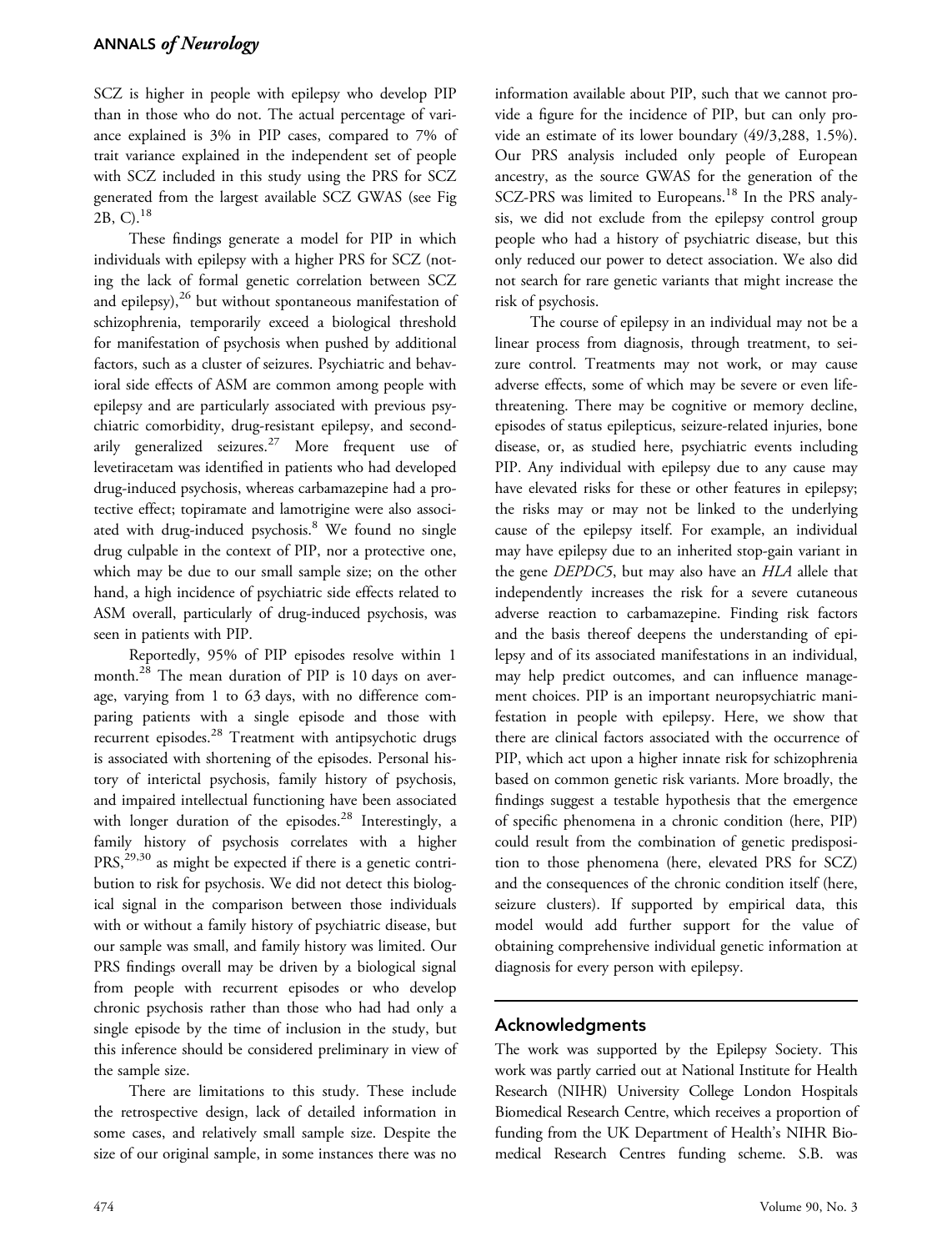supported by the Muir Maxwell Trust and the Epilepsy Society. Union Chimique Belge (UCB) provided financial support for H.M.C. and L.A. UCB had no editorial control and no input on decisions over the selection of authors or topics discussed. The work is additionally supported by grant funding from Science Foundation Ireland (16/RC/3948) and cofunded under the European Regional Development Fund and by FutureNeuro industry partners. Some genotypes used in the work were obtained through funding from European Commission grant 279062, EpiPGX. S.C. was funded by an NIHR Academic Clinical Fellowship. B.W. is supported by the Chinese Scholarships Council. Support to E.B.: Mental Health Research UK John Grace QC award 2018, BMA Margaret Temple Fellowship, NIHR (NIHR200756), Medical Research Council (G0901310, G1100583, G1100583), Wellcome Trust (085475/B/08/Z, 085475/Z/08/Z). The Epi25 project is part of the Centers for Common Disease Genomics (CCDG) program, funded by the National Human Genome Research Institute (NHGRI) and the National Heart, Lung, and Blood Institute. CCDG-funded Epi25 research activities at the Broad Institute, including genomic data generation in the Broad Genomics Platform, are supported by NHGRI grant UM1 HG008895 (principal investigators: Eric Lander, Stacey Gabriel, Mark Daly, Sekar Kathiresan). The Genome Sequencing Program efforts were also supported by NHGRI grant 5U01HG009088-02. The content is solely the responsibility of the authors and does not necessarily represent the official views of the National Institutes of Health.

We thank the Epi25 principal investigators, local staff from individual cohorts, and all the people with patients who participated in the study for making possible this global collaboration and resource to advance epilepsy genetics research; and the Stanley Center for Psychiatric Research at the Broad Institute for supporting the genomic data generation. Open Access Funding provided by Universita degli Studi di Firenze within the CRUI-CARE Agreement.

### Author Contributions

V.B., H.M.C., S.B., and S.M.S. contributed to conception and design of the study. V.B., L.A., S.B., G.R., H.M.C., C.L., B.W., S.C., E.B., M.G.D., C.H., F.B., Y.G.W., A.G., N.D., G.C., J.F., I.E.S., S.F.B., and S.M. S. contributed to acquisition and analysis of data. V.B., H.M.C., S.B., and S.M.S. contributed to drafting the text or preparing the figures.

## Potential Conflicts of Interest

Nothing to report.

## Data Availability

The study protocol is given in Figure 1, and the statistical analysis detailed in Patients and Methods. Data will be made available with publication. Individual level data availability is subject to specific local restrictions at each contributing center. The data can be requested by emailing the corresponding author. Data will be shared with bona fide researchers after approval of proposals with signed data access agreements as required by, and subject to, local and national regulations for each of the contributing centers.

### References

- 1. Clancy MJ, Clarke MC, Connor DJ, et al. The prevalence of psychosis in epilepsy; a systematic review and meta-analysis. BMC Psychiatry 2014;14:75.
- 2. Edeh J, Toone B. Relationship between interictal psychopathology and the type of epilepsy. Br J Psychiatry 1987;151:95–101.
- 3. Scott AJ, Sharpe L, Hunt C, Gandy M. Anxiety and depressive disorders in people with epilepsy: a meta-analysis. Epilepsia 2017;58: 973–982.
- 4. Hermann B, Jones J, Dabbs K, et al. The frequency, complications and aetiology of ADHD in new onset paediatric epilepsy. Brain 2007; 130:3135–3148.
- 5. Krishnamoorthy ES, Trimble MR, Blumer D. The classification of neuropsychiatric disorders in epilepsy: a proposal by the ILAE commission on psychobiology of epilepsy. Epilepsy Behav 2007;10: 349–353.
- 6. Kanemoto K, Tadokoro Y, Oshima T. Psychotic illness in patients with epilepsy. Ther Adv Neurol Disord 2012;5:321–334.
- 7. Chen Z, Lusicic A, O'Brien TJ, et al. Psychotic disorders induced by antiepileptic drugs in people with epilepsy. Brain 2016;139:2668– 2678.
- 8. Qin P, Xu H, Laursen TM, et al. Risk for schizophrenia and schizophrenia-like psychosis among patients with epilepsy: population-based cohort study. BMJ 2005;33:23.
- 9. Carke MC, Tanskanen A, Huttunen MO, et al. Evidence for shared susceptibility to epilepsy and psychosis: a population-based family study. Biol Psychiatry 2012;71:836–839.
- 10. Campbell C, Cavalleri GL, Delanty N. Exploring the genetic overlap between psychiatric illness and epilepsy: a review. Epilepsy Behav 2020;102:106669.
- 11. Scheffer IE, Berkovic S, Capovilla G, et al. ILAE classification of the epilepsies: position paper of the ILAE Commission for Classification and Terminology. Epilepsia 2017;58:512–521.
- 12. Commission on Classification and Terminology of the International League against Epilepsy. Proposal for revised classification of epilepsies and epileptic syndromes. Epilepsia 1989;30:389–399.
- 13. Kanemoto K, Kawasaki J, Kawai I. Postictal psychosis: a comparison with acute interictal and chronic psychoses. Epilepsia 1996;37: 551–556.
- 14. Kwan P, Arzimanoglou A, Berg AT, et al. Definition of drug resistant epilepsy: consensus proposal by the ad hoc task force of the ILAE commission on therapeutic strategies. Epilepsia 2010;51:1069–1077.
- 15. Dreifuss FE, Rosman NP, Cloyd JC, et al. A comparison of rectal diazepam gel and placebo for acute repetitive seizures. N Engl J Med 1998;338:1869–1875.